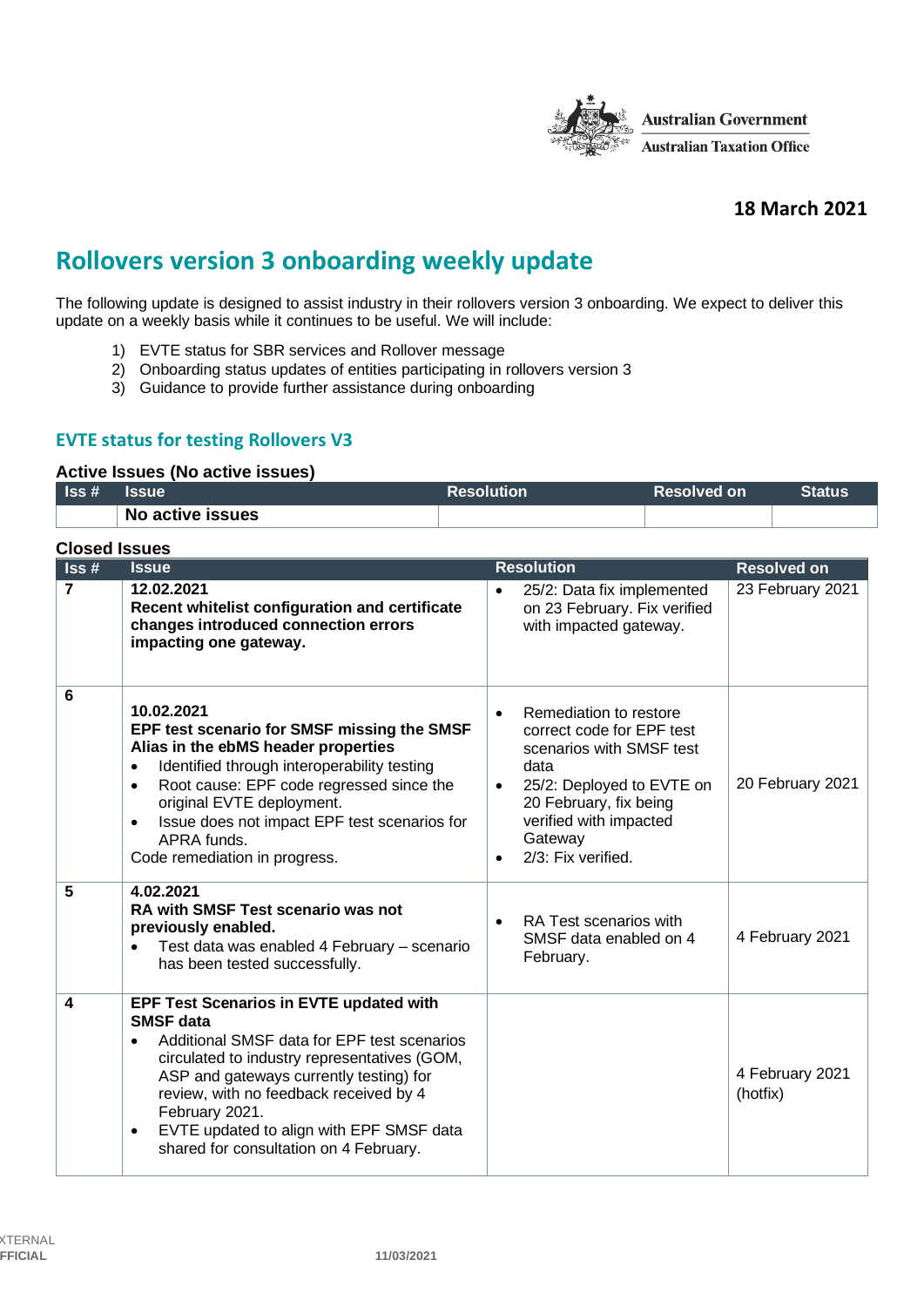| 3              | 29.01.2021<br>[Defect] EVTE Test Harness unavailable on 20<br>Jan 2021 preventing testing of RA<br>Caused by internal environment issue<br>impacting outbound messages.<br>Resolved by the end of the day on 29 Jan<br>٠<br>2021.                                                              | Resolved by the end of the<br>day.                              | 29 January 2021             |
|----------------|------------------------------------------------------------------------------------------------------------------------------------------------------------------------------------------------------------------------------------------------------------------------------------------------|-----------------------------------------------------------------|-----------------------------|
| $\overline{2}$ | 15.01.2021<br>[Defect] EPF ContextID greater than 40<br>characters issue<br>Identified through interoperability testing.<br>٠<br>Scenario has been tested successfully with an<br>٠<br>EPF for an APRA fund.                                                                                   | EPF ContextID reduced to a<br>value less than 40<br>characters. | 2 February 2021<br>(hotfix) |
| 1              | 15.12.2021<br>[Defect] RA and RAS sample payloads<br>contained 8 digit TFNs instead of 9 digit TFNs<br>Identified through early review of RA test files<br>$\bullet$<br>provided.<br>Shared with ATO on 15 Dec 2021<br>$\bullet$<br>RA and RAS data change release on 4th Jan<br>٠<br>to EVTE. | RA and RAS test scenarios<br>updated with 9- digit TFNs.        | 4 January 2021<br>(hotfix)  |

# **EVTE status by test scenario grouping**

|                | <b>Test scenario group</b>                             | <b>Status</b>            |
|----------------|--------------------------------------------------------|--------------------------|
| 1              | ATO initiated USM Rollover Request                     | <b>Available to test</b> |
| $\overline{2}$ | Gateway respond to Test 1 with USMOR                   | <b>Available to test</b> |
| 3              | Gateway initiate USM Rollover Request                  | <b>Available to test</b> |
| 4              | ATO respond to Test 3 with USMOR (automatic)           | <b>Available to test</b> |
| 5              | ATO initiate EPF for APRA (no gateway response)        | <b>Available to test</b> |
| 6              | ATO initiate EPF for SMSF (no gateway response)        | <b>Available to test</b> |
| $\overline{7}$ | ATO initiate S20c Request                              | <b>Available to test</b> |
| 8              | Gateway respond to Test 6 with S20c Error Response     | <b>Available to test</b> |
| 9              | ATO initiate RA Request                                | <b>Available to test</b> |
| 10             | Gateway respond to Test 8 with RAER                    | <b>Available to test</b> |
| 11             | Gateway initiate RAS Request                           | <b>Available to test</b> |
| 12             | ATO respond to Test 10 with RASOR (automatic)          | <b>Available to test</b> |
| 13             | ATO initiate RA Request for SMSF                       | <b>Available to test</b> |
| 14             | Gateway respond to Test 8 with RAER for SMSF           | <b>Available to test</b> |
| 15             | Gateway initiate RAS Request for SMSF                  | <b>Available to test</b> |
| 16             | ATO respond to Test 10 with RASOR (automatic) for SMSF | <b>Available to test</b> |